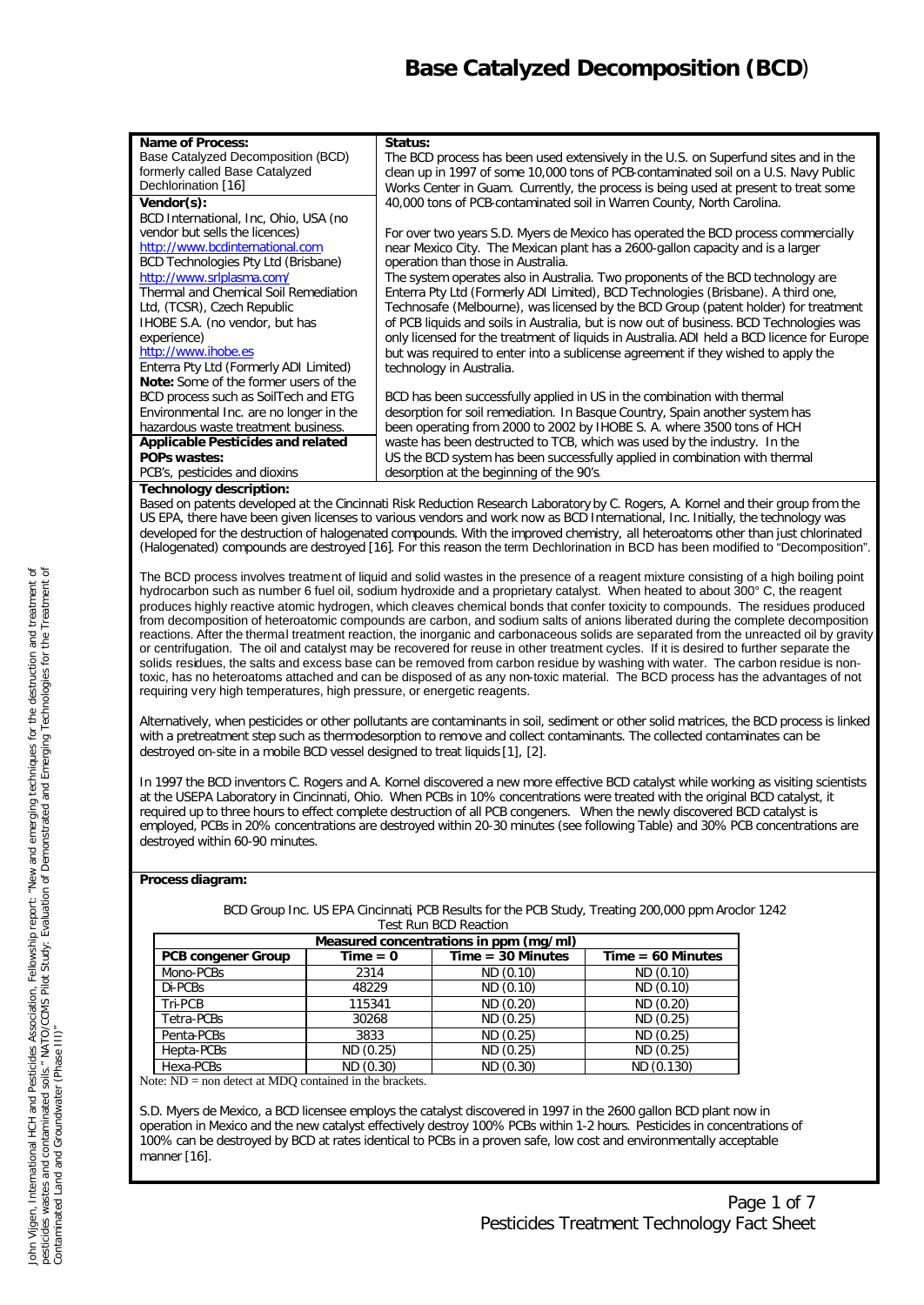BCD is or has been used at two commercial sites within Australia and for the treatment of PCB's, and has not been regarded adversely by the community [1]. In 1992, BCD Technologies opened the first BCD treatment plant in the world. There are a large number of BCD-variations and adaptations, which cannot be explained in detail within the limits of this fact sheet.

Another BCD system has been operating from 2000 to 2002, Basque Country, Spain by IHOBE S.A., the environmental management company of the Basque Government. Here, contrary to the Australian systems, 3500 tons of HCH waste has not been destroyed completely, but an intermediate chlorinated product TCB has been produced, which was used in the manufacture of dyes, colourings and agricultural chemicals [4].

The BCD process effects the destruction of chlorinated dioxins and furans. Certain wastes containing compounds such as chlorinated phenols and the phenoxyl herbicides quickly form dioxins and furans when heated in an alkaline environment. The BCD treatment medium contains a strong base. The BCD treatment protocol requires that the treatment medium is heated to 300° C before feeding pollutants into the treatment vessel. At BCD treatment temperatures, those compounds that can be converted to dioxins and furans are destroyed before synthesis occurs.

Some of the former users of the BCD process in the US, such as SoilTech and ETG Environmental Inc. are no longer in the hazardous waste treatment business. Since details regarding this work are not readily available (only some summary reports are available [13] and [14]), it is important to note that the clean-up with the BCD process achieved and exceeded the U.S. Office of Toxic Substance and Superfund treatment regulation standards [16].

The Alkaline polyethylene glycol (APEG) method operates at 100-180 °C to effect the dechlorination of chlorinated compounds. The total glycol moiety is employed to remove halogens by nucleophilic displacement reaction. The BCD process initially employed glycols as source of hydrogen and successfully destroyed toxic compounds. (Note: high boiling point oils are now used as hydrogen donors). Accordingly when the reaction chemistry is carried out at low temperature it is not BCD chemistry and should be referred to only as the BCD process first development when treatment conditions are at 300 °C [16].

The BCD process was successfully demonstrated at the Wide Beach Superfund site Brant in New York in 1991, where approximately 42,000 tons of stockpiled soil contaminated with PCBs, mainly Arochlor 1254, at concentrations ranging from 10 to 5,000 mg/kg, were treated. The USACE specified that the concentration of PCBs in soil treated at Wide Beach should not exceed 2 mg/kg. The Wide Beach project is notable for using full-scale treatment application using SoilTech's ATP system in conjunction with APEG dechlorination to treat soil at a Superfund Site contaminated with PCBs [5].

The combined BCD process was demonstrated under the SITE Program at the Koppers Company Superfund site in Morrisville, North Carolina, from August through September 1993. The process removed PCP from clay soils to levels below those specified in the Record of Decision. The process also removed dioxins and furans from contaminated soil to 2,3,7,8-tetrachlorodibenzo-pdioxinequivalent concentrations less than the concentration specified in the Record of Decision [6].

At the end of the 90's ETG was also currently operating the batch vacuum system at a New York State Department of Environmental Conservation Inactive (State Superfund) Site cleanup site in Binghamton, New York. Approximately 1,500 cubic yards of soil contaminated with herbicides, pesticides, dioxins, and furans (F027 waste) are being treated. ETG 's batch vacuum Therm-o-Detox® system with solid phase BCD was selected after a competitive bidding process. This site represents the first non-incineration commercial on-site dioxin/furan treatment project in the continental U.S. Air permits were not required due to the low system air flow [13].

The Michigan Department of Natural Resources has also approved BCD for a project involving treatment of about 200 cubic yards of F027 soils at the Inactive Wood Preserving Facility, Kalamazoo. The soil was contaminated with PCP and dioxins/furans. Michigan DNR approved the work plan and issued an air permit to conduct the treatment [14]. Under contract of the State of North Carolina, Department of Environmental and Natural Resources, ETG had successfully performed a pilot scale test demonstration to perform detoxification of PCB and dioxin/furan contaminated soils utilizing the BCD Process.

ADI Services, a BCD licensee in Australia, now being overtaken by Enterra Pty Ltd, has been operating since the beginning of the 90's and quotes to have experiences at various sites. Its Environment Group has completed the successful remediation of a number of sites in Victoria and New South Wales. These sites include ADI's St Marys site in Sydney, ADI's Footscray and Marybyrnong sites in Victoria, as well as numerous smaller sites for external clients [7]. A famous project is the Homebush Bay site, which has been the site of some of Australia's most polluting industries since the earliest days of Sydney's industrial development. The Enterra BCD process was licensed by the NSW EPA, to treat the schedule chemical waste (SCW) and dioxin impacted soils and wastes, at the Sydney Olympic site.

The Homebush Bay site is a part of the Olympic site containing about 450 tons of soil contaminated with chlorobenzenes (CB), chlorophenols (CP) and dioxins. In addition about 10 tons of pure CB's and CP's required disposal. Enterra used the Indirect Thermal Desorber (ITD) to remove the contaminants from the soil, generating about 13 tonnes of highly concentrated condensate sludge (see also under residuals). In addition a small amount of miscellaneous waste containing SCW and variable amounts of soil and other solid matter, including 2 tons of spent activated carbon, was pre-processed using a ball mill and subsequently treated directly in the BCD reactor [8].

The Enterra plant was licensed by the NSW EPA for continuous off-gas discharge, with regular periodic monitoring [7]. The NSW EPA states in June 2002 the following: "The Olympic Committee considers this treatment process a major environmental success, which has established an environmental benchmark for the remediation of heavily contaminated sites" [8].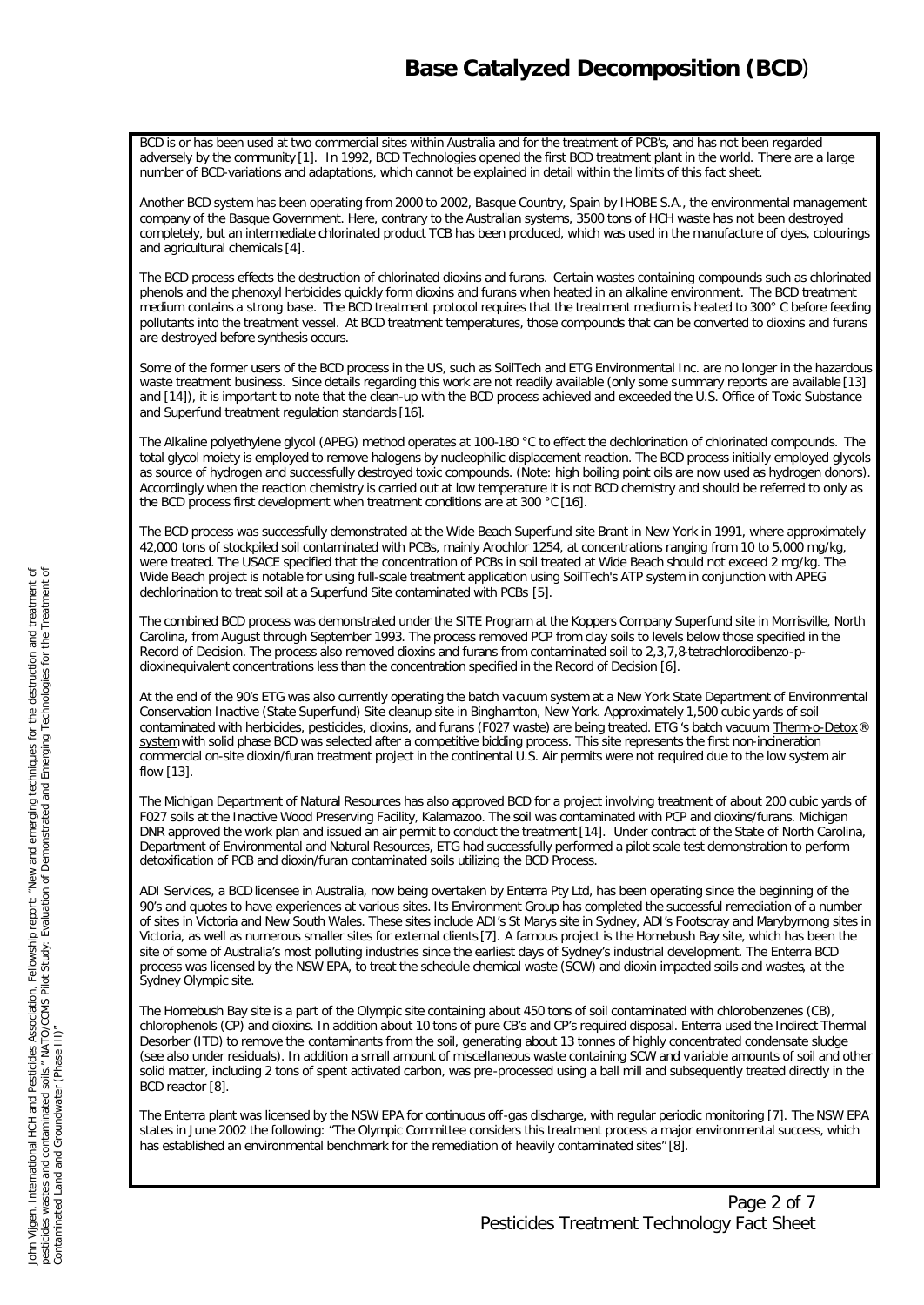### *Base Catalyzed Decomposition (BCD*)



### **Performance:**

### **Treatment efficiency**:

Wright State University, Dayton, Ohio conducted tests of a number of pesticides, dioxins, and other toxic compounds recovered from highly contaminated soil by thermodesorption were subsequently treated in their BCD liquid treatment vessel confirmed that BCD not only effects dechlorination of chlorinated compounds but decompose all organic compounds including all pesticides (see Table):

Table: Results of liquid phase BCD treatment tests on pooled condensates from the three solid phase BCD treatment tests of dioxin contaminated soil and spent carbon

| <b>Sample Description</b>   | <b>Condensate Feed to</b><br><b>BCD</b> reactor | <b>Residual Treated</b><br>Condensate |
|-----------------------------|-------------------------------------------------|---------------------------------------|
| Analyte - Test 1 Condensate |                                                 |                                       |
| 2, 3, 7, 8-TCDD (ppb)       | 3,520                                           | ND (0.184)                            |
| $2,4$ D (ppm)               | 1.050                                           | ND (0.08)                             |
| $2,4,5-T$ (ppm)             | 194                                             | ND (0.04)                             |
| Silvex (ppm)                | 15                                              | ND (0.04)                             |
| Monochlorophenol (ppm)      | 45,000                                          | ND (120)                              |
| Dichlorophenol (ppm)        | 46,000                                          | ND (20)                               |
| Trichlorophenol (ppm)       | 6,670                                           | ND (25)                               |
| Tetrachlorobenzene (ppm)    | 510                                             | ND(0.2)                               |
| Analyte - Test 2 Condensate |                                                 |                                       |
| 2, 3, 7, 8-TCDD (ppb)       | 4,060                                           | ND (0.258)                            |
| $2,4$ D (ppm)               | 1.150                                           | ND (0.03)                             |
| $2,4,5-T$ (ppm)             | 198                                             | ND (0.04)                             |
| Silvex (ppm)                | 16                                              | ND (0.03)                             |
| Monochlorophenol (ppm)      | 30,000                                          | ND (250)                              |
| Dichlorophenol (ppm)        | 30,500                                          | ND (80)                               |
| Trichlorophenol (ppm)       | 8,300                                           | ND (80)                               |
| Tetrachlorobenzene (ppm)    | 680                                             | ND (0.01)                             |
| Analyte - Test 2 Condensate |                                                 |                                       |
| 2, 3, 7, 8-TCDD (ppb)       | 3,810                                           | ND (0.188)                            |
| $2.4 D$ (ppm)               | 940                                             | ND(0.3)                               |
| $2, 4, 5 - T$ (ppm)         | 209                                             | ND (0.70)                             |
| Silvex (ppm)                | 16                                              | ND (0.10)                             |
| Monochlorophenol (ppm)      | 37,400                                          | ND (100)                              |
| Dichlorophenol (ppm)        | 46.700                                          | ND (15)                               |
| Trichlorophenol (ppm)       | 7,400                                           | ND (20)                               |
| Tetrachlorobenzene (ppm)    | 459                                             | ND(0.2)                               |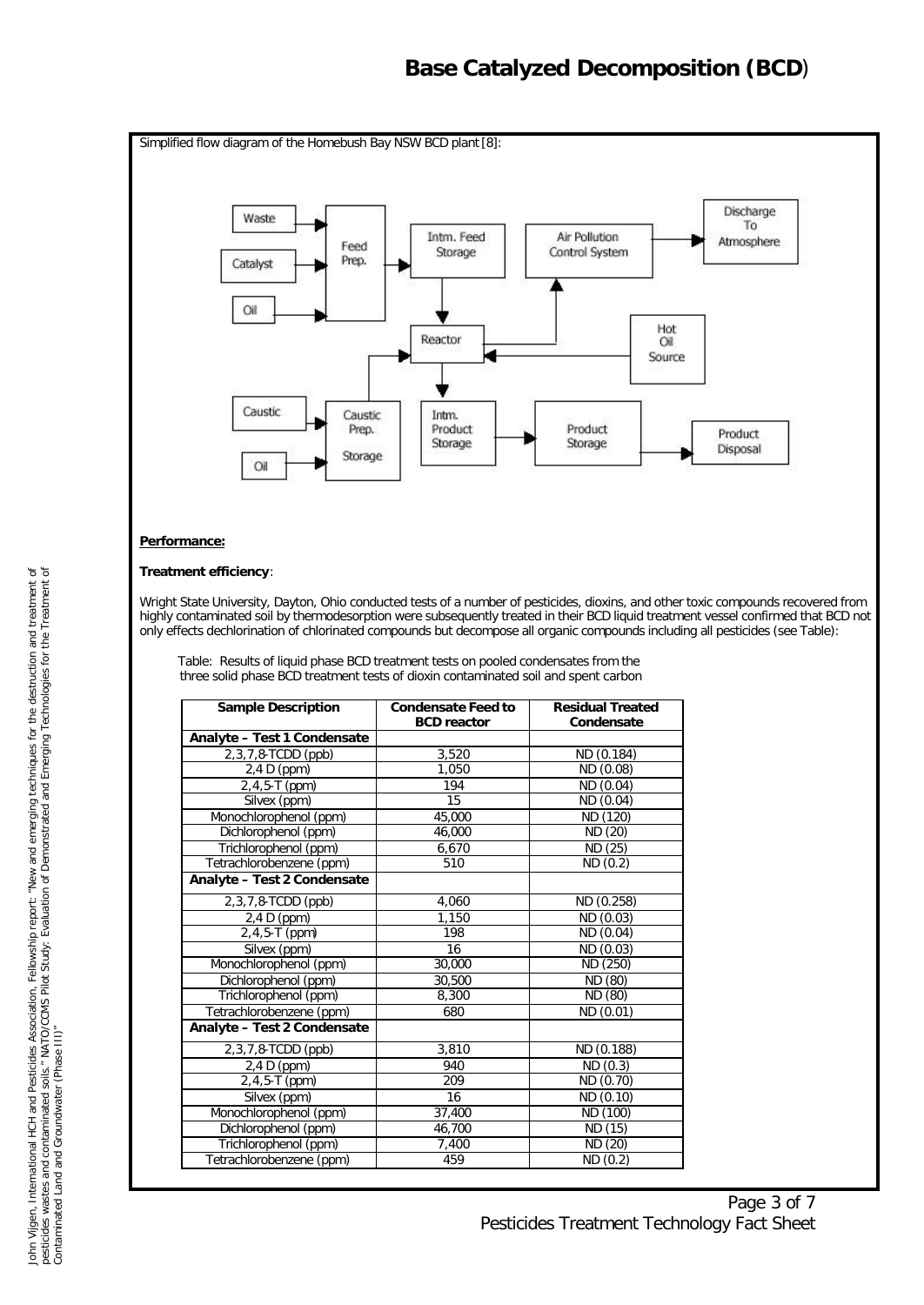Some PCB treatment results are shown in the following Table:

Table: BCD Group Inc. / US EPA Cincinnati, Treating 300,000 ppm Aroclor 1242

Test Run BCD Reaction

|                                 |                               |                                        | Measured concentrations in ppm (mg/ml) |                                                    |                                                  |
|---------------------------------|-------------------------------|----------------------------------------|----------------------------------------|----------------------------------------------------|--------------------------------------------------|
| <b>PCB</b><br>congener<br>Group | $Time = 0$<br>$(T = 305 ° C)$ | $Time = 15$ Minutes<br>$(T = 317 ° C)$ | $Time = 30$ Minutes<br>$(T = 325 ° C)$ | $Time = 60$<br><b>Minutes</b><br>$(T = 330°$<br>C) | $Time = 30$<br><b>Minutes</b><br>$(T = 335 ° C)$ |
| Mono-PCBs                       | 1713                          | ND (0.10)                              | ND (0.10)                              |                                                    | ND (0.10)                                        |
| Di-PCBs                         | 51627                         | ND(0.10)                               | ND(0.10)                               |                                                    | ND(0.10)                                         |
| Tri-PCB                         | 198616                        | ND (0.20)                              | ND(0.20)                               |                                                    | ND (0.20)                                        |
| Tetra-PCBs                      | 42249                         | ND(0.25)                               | ND(0.25)                               |                                                    | ND(0.25)                                         |
| Penta-PCBs                      | 45579                         | ND(0.25)                               | ND(0.25)                               |                                                    | ND(0.25)                                         |
| Hepta-PCBs                      | 80                            | ND (0.20)                              | ND (0.25)                              |                                                    | ND (0.25)                                        |
| Hexa-PCBs                       | ND (0.50)                     | ND (0.50)                              | ND (0.130)                             |                                                    | ND (0.130)                                       |

Note: ND = non detect at MDO contained in the brackets.

Total of 300,000 ppm of PCB Aroclor 1242 was added to the reactor at Time = 0.

in Series KT02151,2,3,4,5 (02/15/97)

BCD has been or currently is being used to treat soil. This technology effects the destruction of toxic chemicals such as PCBs, chlorinated dioxins, and pesticides in soil, sediment, sludge, and liquids. Some U.S. commercial applications of BCD technology have been listed in the Annex. Currently, BCD process is being used at present to treat some 40,000 tons of PCB-contaminated soil in Warren County, North Carolina.

On stack emissions, the New Zealand Ministry of the Environment has noted as follows [9]:

*"The ADI thermal adsorption process produces a variable amount of dust (usually less than 5% of the original soil feed) and condensates, both containing dioxins. While these are captured and contained within the system, they must be able to be safely decomposed for the total process to be considered effective."*

In trials in 1997 in New Zealand, the solid residues were fed back into the system. This resulted in a reduction of the dioxin levels from an initial level of 1280 ppb TEQ to a value below 0.1 ppb TEQ.

Table: Base Catalyzed Dechlorination - Dioxins in Stack Gases [9]**.**

| <b>Dioxins and Furans</b>                  | Stack Gas,<br>ng/dscm* |
|--------------------------------------------|------------------------|
| Tetrachlorinated dibenzo-p-dioxins (TCDD)  | 0.14                   |
| Tetrachlorinated dibenzofurans (TCDF)      | 4.8                    |
| Pentachlorinated dibenzo-p-dioxins (PeCDD) | 0.96                   |
| Pentachlorinated dibenzofurans (PeCDF)     | 0.72                   |
| Hexachlorinated dibenzo-p-dioxins (HxCDD)  | 0.17                   |
| Hexachlorinated dibenzofurans (HxCDF)      | 0.077                  |
| Heptachlorinated dibenzo-p-dioxins (HpCDD) | 0.25                   |
| Heptachlorinated dibenzofurans (HpCDF)     | 0.032                  |
| Octachlorinated dibenzo-p-dioxins (OCDD)   | 2.34                   |
| Octachlorinated dibenzofurans (OCDF)       | 0.032                  |
| <b>Total Dioxins and Furans</b>            | 9.52                   |
| <b>Total TEOs</b>                          | 0.707                  |

 $*$  dscm = dry standard cubic meter

It is important to note that the data shown in the Table represent one of the first generations of commercial BCD operation. Considerable improvements in emissions control has materialised since that time as evident by the New Zealand data listed above (TEQ below 0.1 ppb). We have learned that glycols as hydrogen donors, are also highly oxygenated and when used as hydrogen donor resulted in some increased amounts dioxins in the emissions. For this reason, glycols are no longer considered for use as hydrogen donors in the BCD process [16].

Within the SITE Demonstration programme [10], at the Wide Beach Superfund site in 1991, the BCD/APEG process was successfully demonstrated, for the treatment of soil contaminated with PCBs, mainly Arochlor 1254, at concentrations ranging from 10 to 5,000 mg/kg:

"Gaseous emissions, which are very small compared with combustion systems [6], were treated with cyclone, baghouse, acid gas scrubber, and activated carbon adsorption. The Table shows dioxin and furan stack gas emissions measured during the SITE Demonstration. No data were presented to describe the concentrations in stack gases of other POPs potentially formed during the process or the concentrations of such substances in other process residues."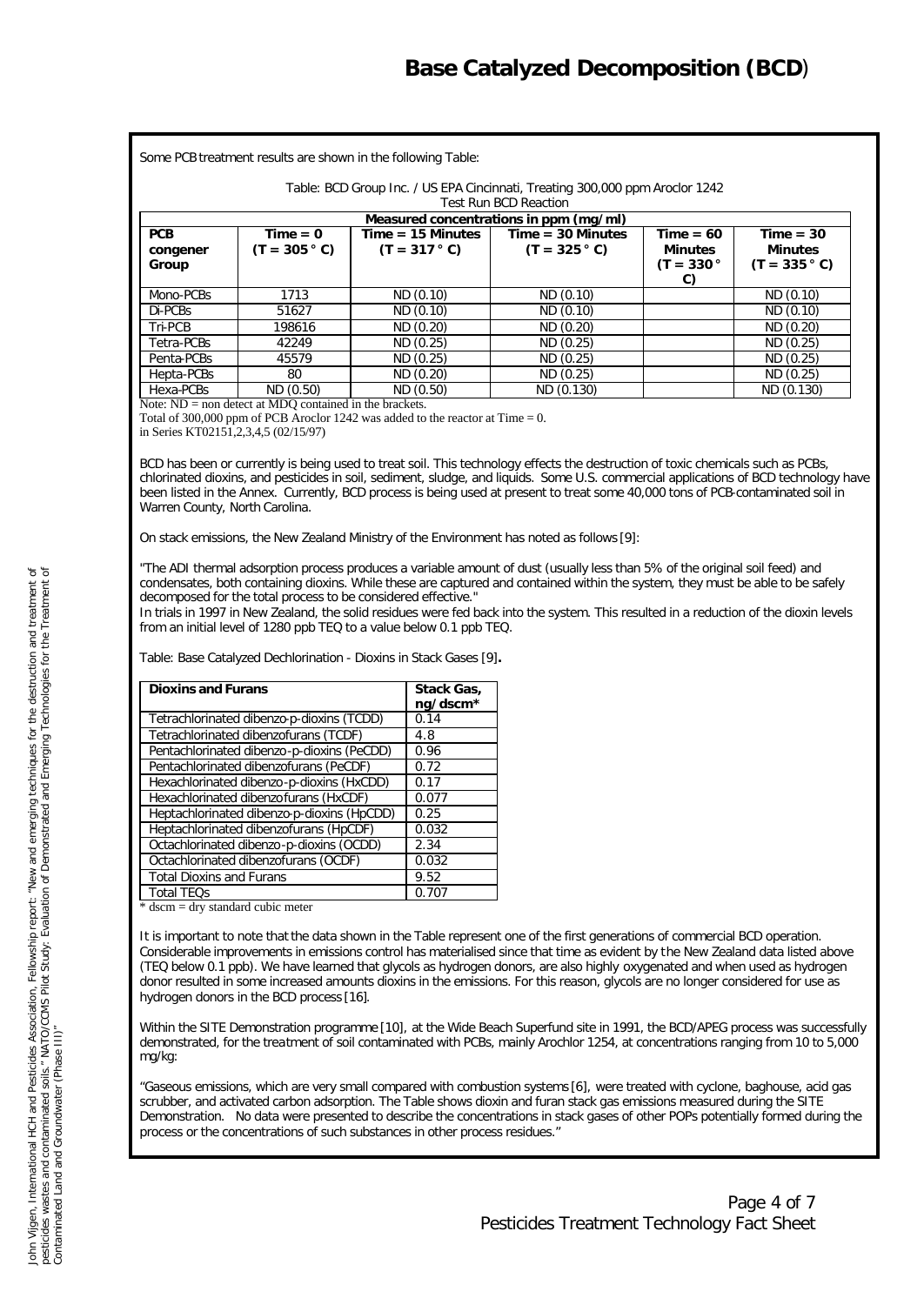Key findings from the SITE demonstration at the Koppers Company Superfund site are summarized as follows:

- The MTTD achieved removal efficiencies of 99.97 percent or better for PCP and 99.56 percent or better for total dioxins and total furans.
- The treated soils were well below toxicity characteristic leaching procedure limits for SVOCs.
- Treated soil met the cleanup goal of 95 parts per million PCP in all test runs.
- Treated soil also met a cleanup goal of 7 micrograms per kilogram 2,3,7,8-tetrachlorodibenzo-p-dioxin equivalents in all test runs.
- The LTR batch tests reduced PCP concentrations by 96.89 percent or better, and total dioxin and total furan concentrations by 99.97 percent or better.

The demonstration test results indicated that the BCD process dechlorinated 76 percent of the PCBs that entered the ATP system during the test. However, this figure does not account for dechlorination from recycling residual oil through the system. In addition, an EPA SITE Demonstration was conducted during the full-scale operation in May of 1991. The SITE Demonstration results indicated that 98 percent of the PCBs that entered the ATP system were dechlorinated (6). All PCBs and other pollutants not destroyed in the ATP are collected and destroyed in liquid treatment vessel. Again glycols were used only 1-5 % concentration as hydrogen donor. The APEG reagent technology requires 100% sodium glycolate, pollutants added to medium and mixture heated with stirring to 100-180 **°** C. This chemistry is not used extensively because it only partially removes heteroatoms from toxic compounds [16].

At the Outboard Marine Corporation (OMC), Superfund Site, Waukegan, Illinois, in 1992, an early application of SoilTech's ATP system for treating soil and sediment at a Superfund Site contaminated with PCBs was executed. 12,755 tons soil and sediment contaminated with Polychlorinated Biphenyls (PCBs)-PCB concentrations in material feed to thermal desorber ranged from 2,400 to 23,000 mg/kg PCBs – were treated [11].

Following Regulatory Requirements/Cleanup Goals had to be met: - Soil and Sediment - PCBs: 97% removal by mass - Air - PCBs: Destruction and Removal Efficiency (DRE) of 99.9999%, Dioxins/Furans: 30 ng/dscm

The following results were achieved at Outboard Marine Corporation (OMC), Superfund Site: Soil and Sediment - Achieved PCB cleanup goal for soil and sediment; average PCB removal efficiency of 99.98%; PCB concentrations in treated soil ranged from 0.4 mg/kg to 8.9 mg/kg; most samples less than 2 mg/kg Air - Stack gas requirements met for PCBs; stack gas requirements met for dioxins/furans after system modifications [11].

At Warren Country PCB Landfill ETG utilized the BCD process in conjunction with the ETG patented batch vacuum indirect heat thermal desorption system (therm-O-Detox PCB levels in soil were reduced from 259-853 ppm to 0-2.55 ppb. Dioxin levels were reduced from 147-238 ppt TEQ to 0-3 ppt TEQ. Air emission standards (a the property line) of 8x10-4 ug/dscm for PCBs and 5x10-8 ug/dsm for dioxins were met [15].

Detailed lists on IHOBE's environmental monitoring on HCH store emissions and the emissions at the process plant are listed in [4].

### **Air:**

IHOBE's facility has 2 stacks: one for renewing the air in the HCH preparation area and the other for the process itself.

During its first 10 months of activity, the concentrations of TCB and HCH were measured daily at each stack. A total of 400 readings were taken. Since then the measures have been made, twice a month and this system will continue until operations are completed.

"The limits set by the licensing authorities are 20 mg/Nm $^3$  for TCB and HCH (ref. TA Luft Technical Instructions on Air). The analyses performed show highly satisfactory levels, with an average of below 2 mg/Nm<sup>3</sup>, well below the permitted limit."

Environmental monitoring during the operations:

Equipment has now been set up in 2 places 500 m far from the plant (Arteagabeitia and Cruces), and daily samples will be taken for one month.

The first results, corresponding to information up to March 9th (2001) are ND for HCH and TCB, with a detection limit of 1 ng/m<sup>3</sup> for HCH & 50 ng/m<sup>3</sup> for TCB.

At the Homebush Bay site the contaminated soil CB and CP content was about 20,000 mg/kg (ppm) and after thermal desorption the CB and CP content was reduced to < 1 mg/kg (ppm). Dioxins were not detected in the treated soil, which was disposed to landfill. The 10 tonnes of pure CB's and CP's and 13 tons of sludge condensate from ITD were then processed in the batch BCD reactor. For all batches processed the reactor output was < 1 mg/kg (ppm) SCW and < 1 μg/kg (ppb) dioxin. As it can be seen, this data shows that the destruction efficiency for Schedule Chemical Wastes is typically around 99.9999% [8].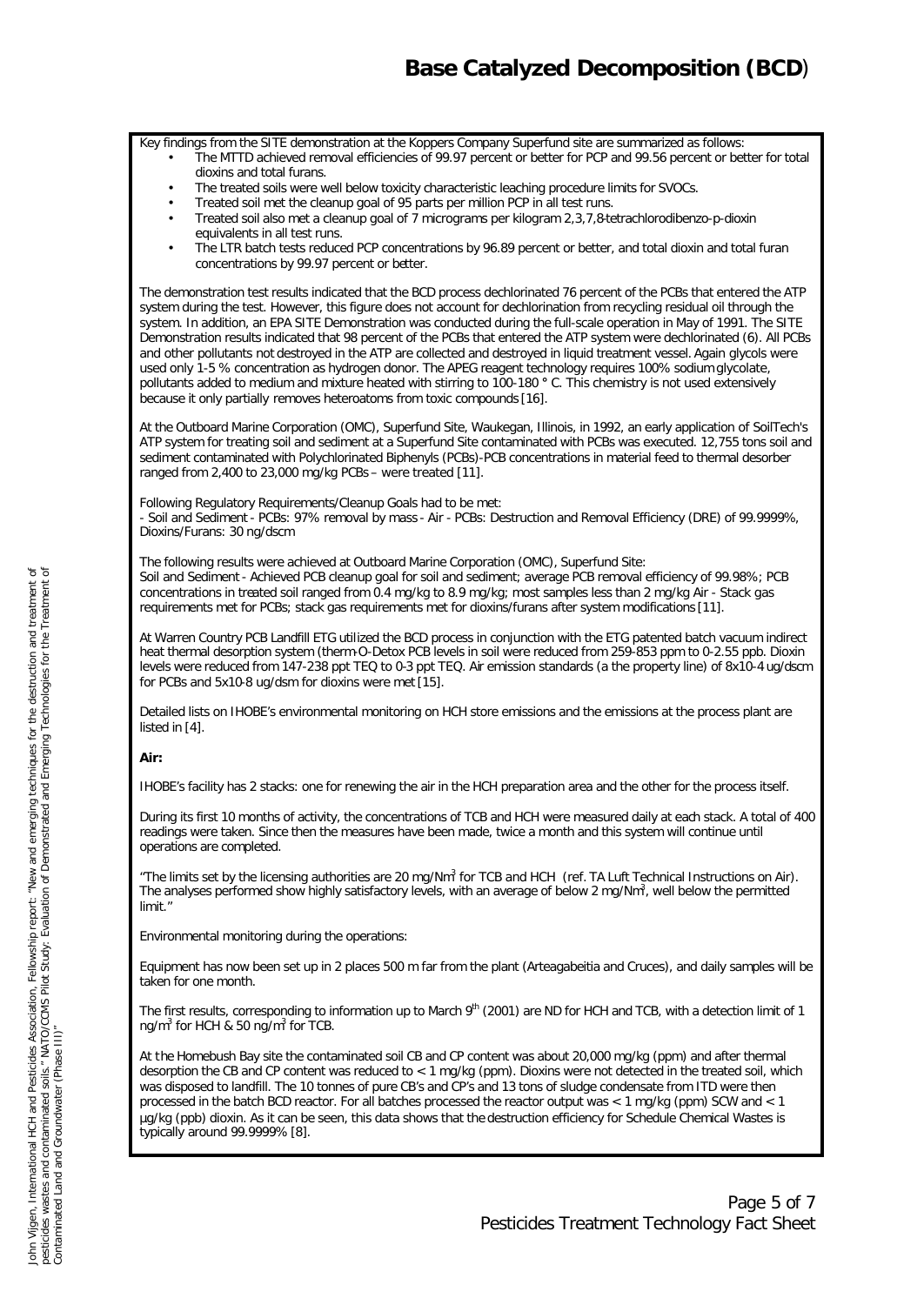#### **Reliability:**

While generally considered to be a relatively low risk technology, a BCD plant in Melbourne, Australia was rendered inoperable following a fire in 1995, as described below [1]:

"The fire damaged the treatment system and building. It is understood that the fire resulted from a combination of factors. The nitrogen blanket was in place over the reactor, however, on discharge of hot oil into a storage vessel without an adequate nitrogen blanket, the fire occurred in the storage vessel. The auto ignition point of the hot oil was lower than expected and was exceeded. " The plant has been rebuilt and is operating on a commercial basis, focusing on PCB contaminated oils, transformers and capacitors, following approval by the regional environmental agency.

(BCD plants in the US and other foreign countries have been in operation for over 8 years without incident as described above).

#### **Limitations:**

Since 1997, limitations on high concentrations PCB's are eliminated.

#### **Transportability:**

Possible use of the BCD plant on a portable basis (e.g. relocated and used on site) (Krynen, 1994b). S.D. Myers 2,600 gallon BCD plant was initially a mobile plant. Now it is operated as a stationary facility. However, the plant can be transformed to a flexible mobile plant for on site treatment of unwanted pesticides [16].

#### **Detailed information**:

See Data in Annex

#### **Conclusion:**

The BCD process has been used extensively in the US and Australia, especially for the treatment of high contaminated soils. Also considerable experiences for waste treatment have been made, although not as many as for the soil treatment. For more than 10 years, BCD has been widely applied for pesticides and PCB's making it a ready to use technology in this field. The improved BCD process has been used in Mexico for over two years treating liquid PCBs in concentrations ranging up to 100% in a safe and cost effective manner. This mobile chemical process that has been widely used for treating PCBs, Pesticides, dioxins and other toxic and hazardous materials is well suited for use on site to destroy obsolete or unwanted pesticides without the risk of damage to public health or the environment.

### **Full Scale Treatment examples:**

See Annex

| <b>Vendor Contact details:</b>                             |                                                            |
|------------------------------------------------------------|------------------------------------------------------------|
| BCD International, Inc. (no vendor but sells the licences) | Enterra Pty Limited                                        |
| Thomas Opperman                                            | Bala Kathiravelu                                           |
| Ph: +1 513 899 4869                                        | 12 Forrester Street                                        |
| Fax: +1 513 899 4869                                       | Kingsgrove NSW 2208                                        |
| Email: tomopp@your-net.com                                 | Australia                                                  |
|                                                            | Ph: +61 03 9819 0284                                       |
| Thermal and Chemical Soil Remediation Ltd (TCSR)           | Email: mbala.k@compuserve.com                              |
| <b>Grahame Hamilton</b>                                    |                                                            |
| Blanicka 4                                                 | IHOBE S.A. (is no vendor, but can supply information about |
| 120 00 Prague                                              | the experiences made!)                                     |
| Prague, Czech Republic                                     | Marian Barguin                                             |
| Ph: +420 2 2425 0925                                       | Ibanez de Bilbao 28-8. Floor                               |
| Fax: +420 2 2252 8490                                      | 48009 Bilbao                                               |
| Email: gsah2212@yahoo.co.uk                                | Spain                                                      |
|                                                            | Ph: + 34 9 4 42 30743                                      |
| <b>BCD Technologies Pty Ltd</b>                            | Fax: $+34944235900$                                        |
| Narangba, Queensland                                       | Email: marian.barquin@ihobe.es                             |
| Australia 4504                                             |                                                            |
| Rex Williams or Martin Krynen                              |                                                            |
| Ph: 61 7 3203 3400                                         |                                                            |
| Facsimile: 61 7 3203 3450                                  |                                                            |
| E-mail: marius@gil.com.au                                  |                                                            |
|                                                            |                                                            |

*\*Note: This NATO/CCMS fellowship report does not certify any particular technology, but tries to summarise the state of the art of the concerned technology on the basis of data delivered by the company or other source, which have been made available to the author and refers the reader to original documents for further evaluation. Without the efforts of the Technology supplier it would not have been possible to set up this fact sheet.*

*\*\*Note: This report is set up in close co-operation with the owners of the patents at BCD Group Inc. on 30. November, 12 and 14 December 2002*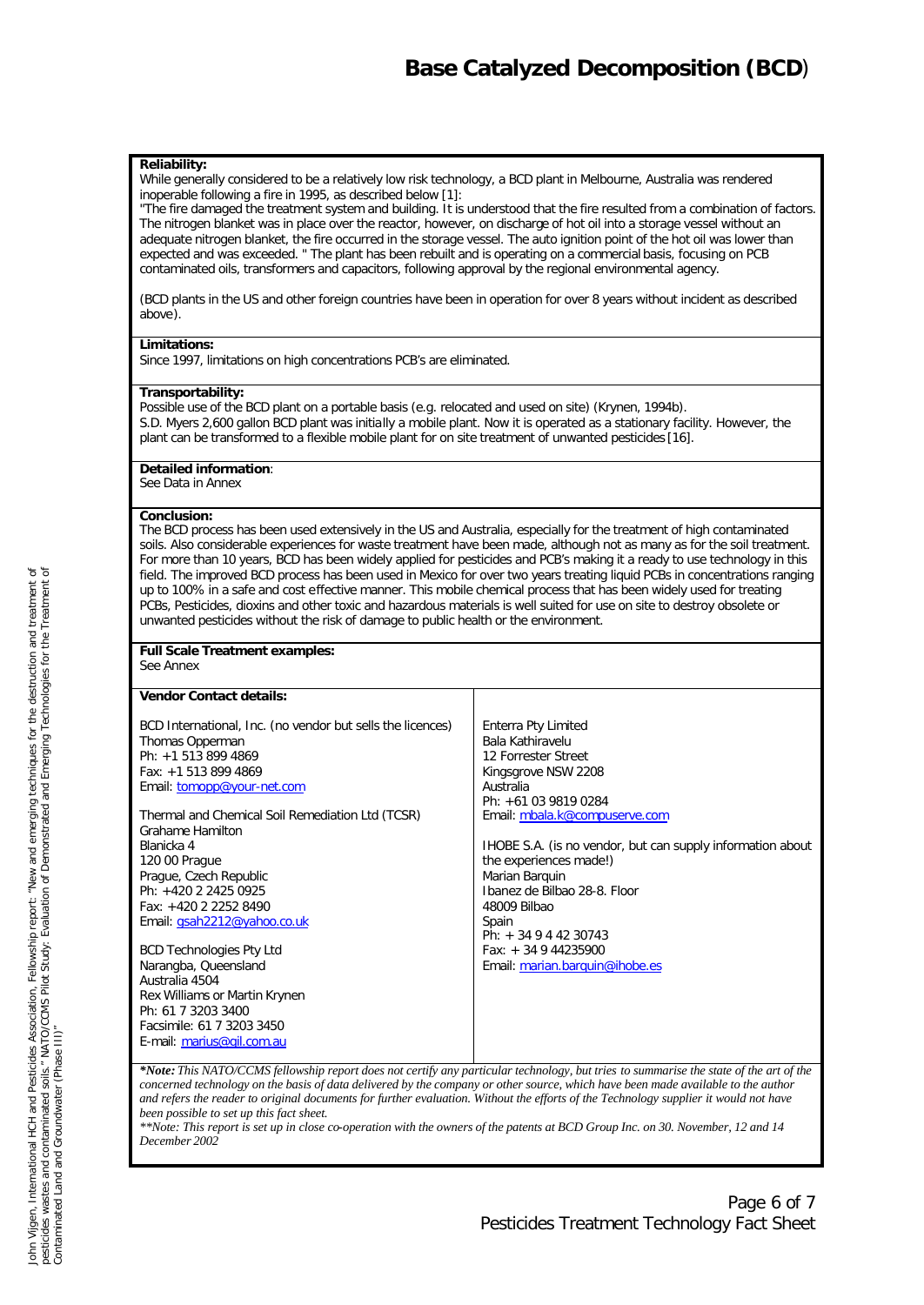### **References:**

- 1. CMPS&F Environment Australia. Appropriate Technologies for the Treatment of Scheduled Wastes, Review Report Number 4 – November 1997, Canberra, Australia
- 2. HCB Communication Information Systems Documents, Background Document HCB Destruction Facility, URS Australia, Pty Ltd, 13 December 2000
- 3. Homepage of BCD Technologies Pty Ltd, http://www.srlplasma.com/srlpages/srlbcd.html
- 4. Progress in HCH contaminated infrastructures in the Basque Country, Page 221-233, 6<sup>th</sup> International HCH & Pesticides Forum, 20-22 March 2001, Poznan, Poland, February 2002
- 5. US EPA, Office of Solid Waste and Emergency Response, USEPA, Cost and Performance Report, Thermal Desorption/Dehalogenation at the Wide Beach Development Superfund Site, Brant New York, March 1995
- 6. Site Technology Profile, Demonstration Program, National Risk Management Laboratory (Base Catalyzed Decomposition Process), February 1999
- 7. SUMMARY OF TREATMENT OF SCHEDULED CHEMICAL WASTE AT NORTH HOMEBUSH BAY BY INDIRECT THERMAL DESORPTION (ITD) & BASE CATALYSED DECOMPOSITION PROCESS (ADOX/BCD) Prepared by the Olympic Co-ordination Authority and ADI Limited, October 1999
- 8. BCD Information on North Homebush Bay distributed to author by Mr. Bala Kathiravelu of Enterra, September 2002
- 9. New Zealand Ministry for the Environment, 1997. Organochlorines Programme Bulletin No. 5, July 1997
- 10. U.S. EPA Risk Reduction Engineers Laboratory, 1993. Draft Applications Analysis Report for the SoilTech Anaerobic Thermal Processor at the Wide Beach Development and Waukegan Harbour Superfund Sites, Cincinnati, Ohio, May 1993.
- 11. US EPA, Office of Solid Waste and Emergency Response, USEPA, Cost and Performance Report, Thermal Desorption at the Outboard Marine Corporation Superfund Site, Waukegan, Illinois, 1992
- 12. Further detailed information and updates on Homebush Bay can be obtained from the following websites: Homepage Homebay Bush Remediation: http://www.rhodesremediation.nsw.gov.au
- Homepage Olympic Committee Sydney 2002: http://www.oca.nsw.gov.au/html/chemicalwaste 13. ETG Project Summary, New York State Department of Environmental Conservation Inactive (State Superfund) Site cleanup site in Binghamton, New York
- 14. ETG Project Summary, Inactive Wood Preserving Facility Kalamazoo, MI
- 15. ETG Project Summary, Warren Country PCB Landfill Detoxification Base Catalyzed Decomposition (BCD) Therm-O-Detox® System
- 16. Comments to author by BCD Group Inc., Mr. Thomas Opperman and Charles Rogers, 30 November, 12 and 13 December 2002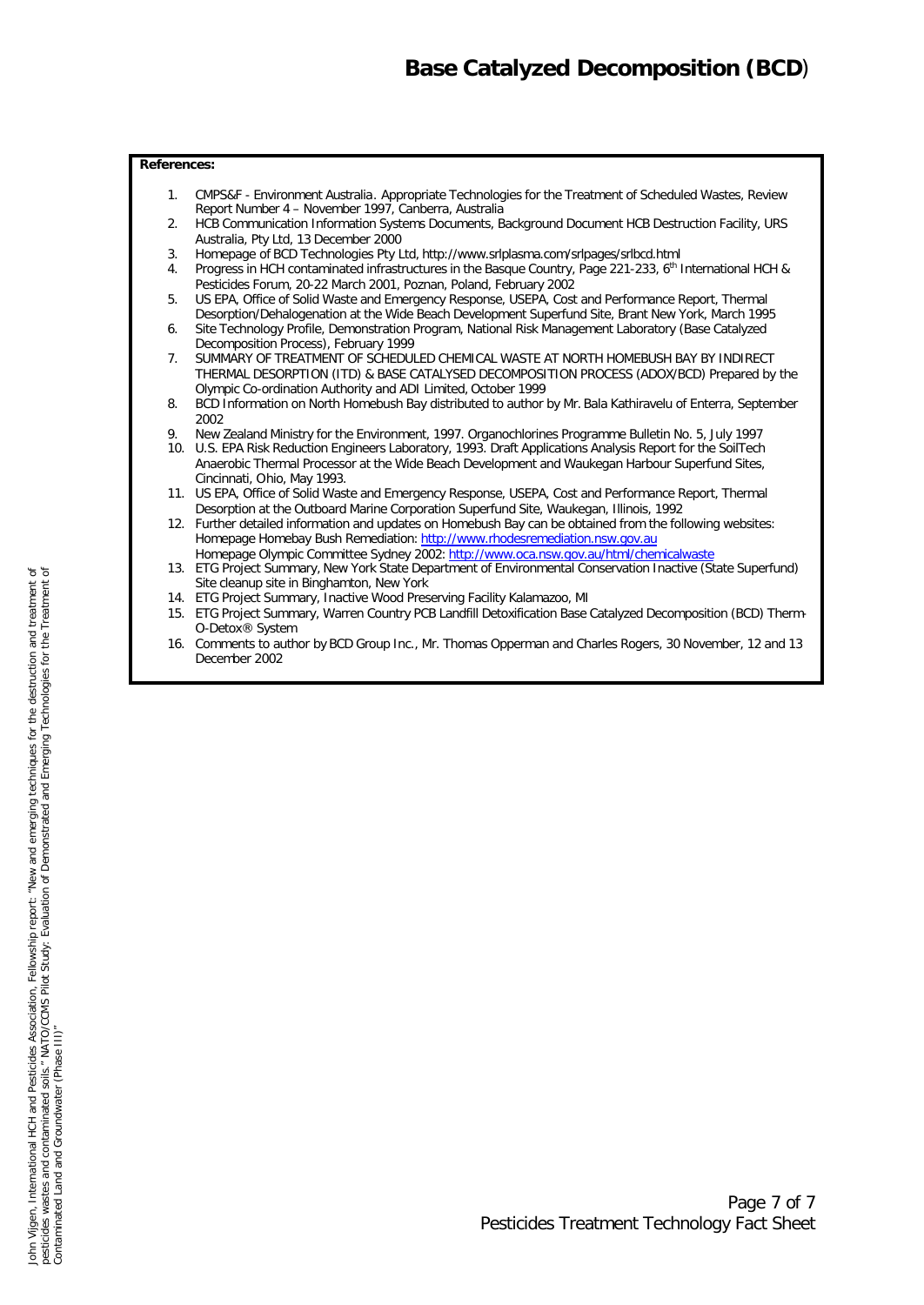| <b>Technology</b><br>Provider           | <b>Technology</b>                                                                                                            | <b>Scale</b><br>$+$ | Pest Comp.<br>treated                                              | <b>Related comp</b><br>treated                                  | Validation<br>project<br>experience | Applica-<br>bility<br>Ranking | <b>Additional Remarks</b>                                                                                                                                                                                                                                                    |
|-----------------------------------------|------------------------------------------------------------------------------------------------------------------------------|---------------------|--------------------------------------------------------------------|-----------------------------------------------------------------|-------------------------------------|-------------------------------|------------------------------------------------------------------------------------------------------------------------------------------------------------------------------------------------------------------------------------------------------------------------------|
|                                         |                                                                                                                              |                     |                                                                    |                                                                 | $***$                               | $+ +$                         |                                                                                                                                                                                                                                                                              |
| <b>BCD</b><br>Technologies              | <b>BCD</b>                                                                                                                   | <b>FS</b>           | ??                                                                 | PCB's                                                           |                                     | DA                            | Permanent treatment facility in<br><b>Brisbane</b>                                                                                                                                                                                                                           |
| Enterra (ADI)                           | ADOX/BCD                                                                                                                     | <b>FS</b>           | Chlorinated<br>benzenes.<br>chlorophenols,<br>Pesticides<br>waste? | dioxins, furans<br>waste                                        |                                     | DA                            | North Homebush Olympic site. Only<br>made trials on chloro-organics (not<br>pesticides). ADOX/BCD batch plant<br>has been upgraded to 2,000 litres<br>effective capacity to allow treatment<br>of the quantity of chlorinated<br>benzene present on the Homebush<br>Bay site |
| SoilTech ATP<br>System                  | mobile anaerobic thermal processor (ATP)<br>system in conjunction with alkaline<br>polyethylene glycol (APEG) dechlorination | <b>FS</b>           |                                                                    | PCB's /arachlor<br>Soil                                         |                                     | DA                            | Full Scale 42000 t Wide Beach<br>Superfund site in 1991. 2,000 I cap.<br>Plant                                                                                                                                                                                               |
| SoilTech ATP<br>System                  |                                                                                                                              | FS                  |                                                                    | PCB's in soil                                                   |                                     | <b>DA</b>                     | Outboard Marine Corporation(OMC),<br>Superfund Site, Waukegan, Illinois, in<br>1992 12,755 t contaminated soil &<br>sediment                                                                                                                                                 |
| <b>ETG</b><br>(Therm-O-Detox<br>system) |                                                                                                                              | FS                  |                                                                    | PCP in soil                                                     |                                     | DA                            | SITE demonstration at Koppers<br>Company Superfund site in<br>Morrisville, North Carolina                                                                                                                                                                                    |
| <b>IT Corporation</b>                   |                                                                                                                              | <b>FS</b>           |                                                                    | PCB-contaminated<br>soil                                        |                                     | DA                            | At U.S. Navy facilities in Guam<br>10,000 tons of soil (1994-96).                                                                                                                                                                                                            |
| <b>ETG</b>                              |                                                                                                                              | <b>FS</b>           |                                                                    | Soil contaminated<br>with Dioxin and<br>Pesticides              |                                     | DA                            | New York State Department of<br>Environmental Conservation cleanup<br>site in Binghamton, New York (1997)<br>2,500 tons                                                                                                                                                      |
| <b>ETG</b>                              | BCD in conjunction with Therm-o-Detox®<br>system                                                                             | P                   |                                                                    | PCBs, dioxin/furan<br>in soil                                   |                                     | DA                            | Warren Country Landfill. State of<br>Carolina Dept. of Environment and<br>Natural Resources                                                                                                                                                                                  |
| S.D. Myers de<br>Mexico                 | <b>BCD</b>                                                                                                                   | <b>FS</b>           | PCB's                                                              | PCB's                                                           |                                     |                               | Permanent treatment facility                                                                                                                                                                                                                                                 |
| $+$ $Kev:$                              | F - Full-scale applications completed                                                                                        |                     |                                                                    | ++Key: Applicability ranking for pesticides                     |                                     |                               |                                                                                                                                                                                                                                                                              |
|                                         | P - Pilot/Demonstration scale completed; no F-applications                                                                   |                     |                                                                    | DA - Direct applicable                                          |                                     |                               |                                                                                                                                                                                                                                                                              |
|                                         | B - Bench/Laboratory scale completed; no P or F-applications                                                                 |                     |                                                                    | FS 1 - Full scale within reasonable period possible 0-2 years   |                                     |                               |                                                                                                                                                                                                                                                                              |
|                                         | T - Theoretical applicable, no B,P, F applications                                                                           |                     |                                                                    | FS 2 - Full scale within considerable period possible 2-5 years |                                     |                               |                                                                                                                                                                                                                                                                              |
|                                         | * Vendor claims performance of demonstration, but no data provided                                                           |                     |                                                                    | ** Validation on the basis of info provided in Table 2 and 3    |                                     |                               |                                                                                                                                                                                                                                                                              |

### **Table 1: Technology overview Alternative Waste technologies – Summary-Technical Details**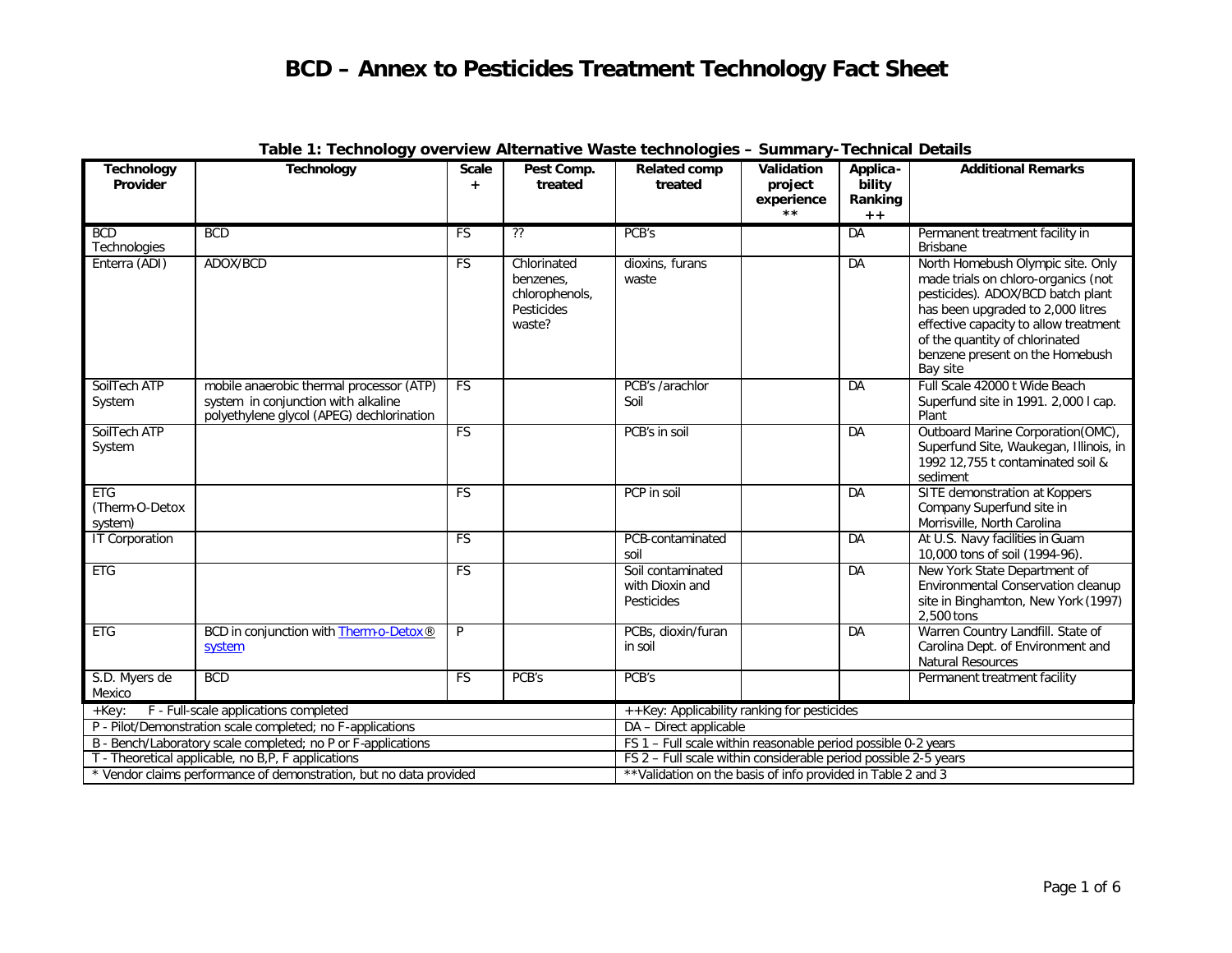|                                                      |                                                                                    |                                                            | $1000$ $\mu$ . This is over their project experience for technicity frame bob technicity $1000$ Enterial radiation |                                                                                                                   |
|------------------------------------------------------|------------------------------------------------------------------------------------|------------------------------------------------------------|--------------------------------------------------------------------------------------------------------------------|-------------------------------------------------------------------------------------------------------------------|
| Location/project                                     | <b>Contaminants</b>                                                                | Amount<br>treated in tons                                  | Results incl DRE, Pre-treat,<br>Post treat, Emissions, energy<br>consumption, costs*                               | <b>Client References</b><br>Name, address, contactperson phone, Email, fax                                        |
| <b>BCD Technologies</b><br>Treatment plant, Brisbane |                                                                                    |                                                            |                                                                                                                    |                                                                                                                   |
| ADI's St. Marys site<br>(Sydney)                     |                                                                                    |                                                            |                                                                                                                    | ADI (Australian Defence Industry)                                                                                 |
| ADI's Footscray site<br>(Victoria)                   |                                                                                    |                                                            |                                                                                                                    | ADI (Australian Defence Industry)                                                                                 |
| ADI Marybyrnong site<br>(Victoria)                   |                                                                                    |                                                            |                                                                                                                    | ADI (Australian Defence Industry)                                                                                 |
| North Homebush Olympic<br>site                       | Chlorinated<br>benzenes,<br>chlorophenols,<br>Pesticides, dioxins,<br>furans waste | 400 t<br>test runs PCB<br>treatment:<br>$1,06 - 4.432$ t/h | Performance tests DE>99.9999% for DDT,<br>Dieldrin, Lindane and PCP                                                | Olympic Co-ordination Authority (OCA)<br>Enterra, Bala Kathiravelu<br>bala.k@compuserve.com<br>Ph: + 03 9819 0284 |

### **Table 2- Part 1: Overview project experience per technology supplier BCD Technologies, Enterra-Australia**

\*In case of more details per project Table 3 should be used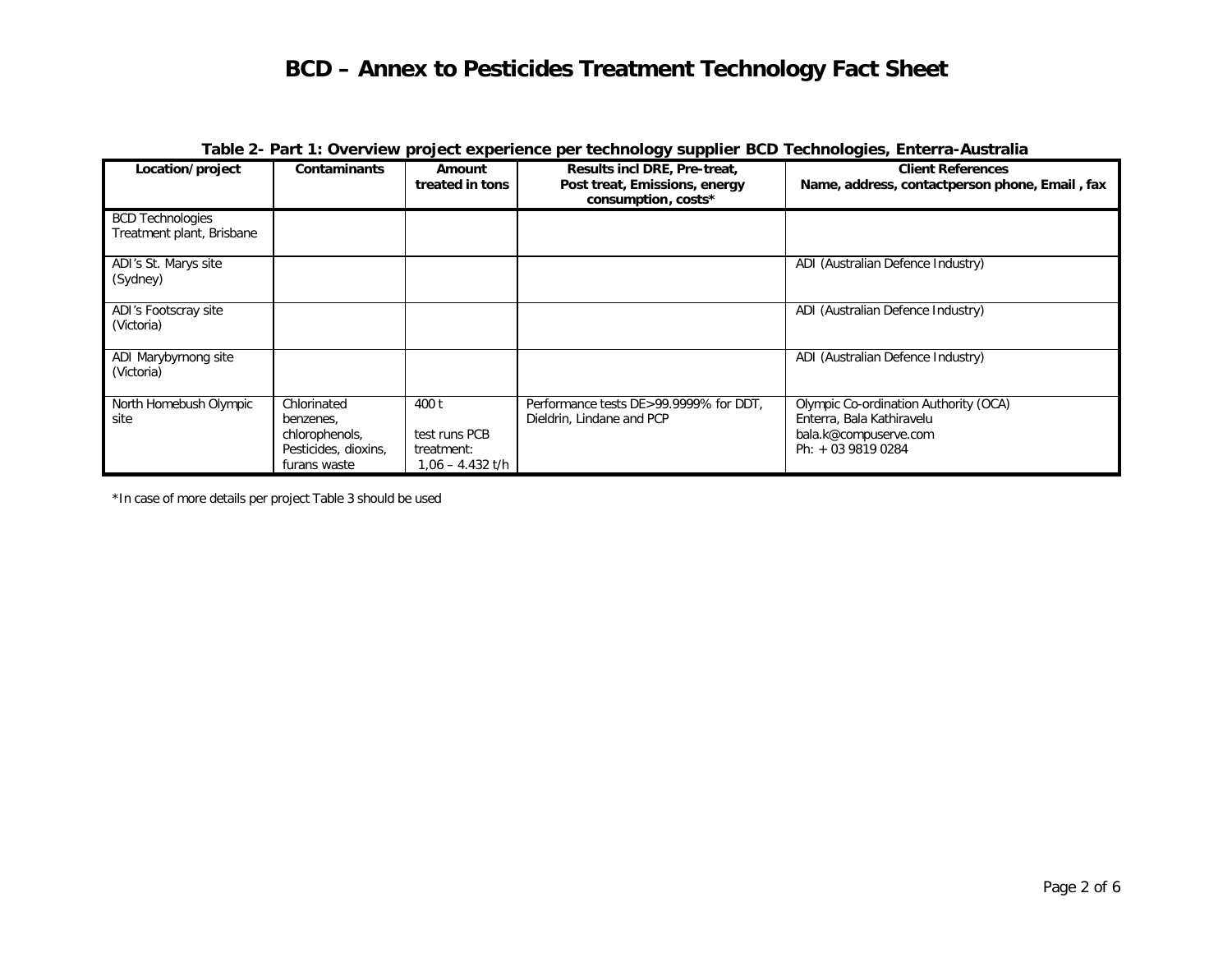### **Table 2 – Part 2: Overview project experience per technology supplier in US: SoilTech ATP System, Therm-O-Detox system and S.D. Myers de Mexico**

| Location/project                                                    | <b>Contaminants</b>                      | Amount                                                     | Results incl DRE, Pre-treat,                                                                                                                                                                                                                                                         | <b>Client References</b>                                        |
|---------------------------------------------------------------------|------------------------------------------|------------------------------------------------------------|--------------------------------------------------------------------------------------------------------------------------------------------------------------------------------------------------------------------------------------------------------------------------------------|-----------------------------------------------------------------|
|                                                                     |                                          | treated in tons                                            | Post treat, Emissions, energy<br>consumption, costs*                                                                                                                                                                                                                                 | Name, address, contactperson phone, Email, fax                  |
| Wide Beach Superfund site                                           | PCB's in soil                            | 42,000                                                     |                                                                                                                                                                                                                                                                                      |                                                                 |
| <b>Outboard Marine</b><br>Corporation (OMC),<br>Superfund Site      | PCB's in soil and<br>sediment            | 12,755                                                     |                                                                                                                                                                                                                                                                                      |                                                                 |
| SITE demonstration at the<br>Koppers Company<br>Superfund Site      | <b>PCP</b>                               |                                                            | Treated soil met the cleanup goal of 95 ppm<br>PCP and 7 ug/ kg 2,3,7,8-tetrachlorodibenzo-<br>p-dioxin equivalents in all test runs<br>LTR batch tests reduced PCP concentrations<br>by 96.89% or better, and total dioxin and<br>total furan concentrations by 99.97% or<br>better |                                                                 |
| Smith Farm, Louisville,<br>Kentucky                                 | PCBs, pesticides and<br>solvents in soil | 30,000                                                     |                                                                                                                                                                                                                                                                                      |                                                                 |
| U.S. Navy facilities in Guam                                        | PCBs in soil                             | 10,000                                                     |                                                                                                                                                                                                                                                                                      | US Navy                                                         |
| Site in Binghamton, New<br>York (1997)                              | Dioxin and<br>Pesticides in soil         | 1500 cubic yards                                           |                                                                                                                                                                                                                                                                                      | New York State Department of Environmental<br>Conservation      |
| <b>Inactive Wood Preserving</b><br>Facility, Kalamazoo,<br>Michigan | <b>PCP</b>                               | 220 cubic yards                                            |                                                                                                                                                                                                                                                                                      |                                                                 |
| Warren County PCB Landfill                                          | PCB, dioxin/furan in<br>soil             | Pilot scale test                                           | PCB levels in soil were reduced from 259-853<br>ppm to 0-2.55 ppb. Dioxin levels were<br>reduced from 147-238 ppt TEQ to 0-3 ppt<br>TEQ.                                                                                                                                             | State of Carolina Dept. of Environment and Natural<br>Resources |
|                                                                     |                                          | Full scale<br>Under execution<br>40,000 tons at<br>present | No data yet                                                                                                                                                                                                                                                                          |                                                                 |
| S.D. Myers de Mexico                                                | PCB's                                    |                                                            |                                                                                                                                                                                                                                                                                      | Permanent treatment Facility 2,600 gallon BCD plant             |

\*In case of more details per project Table 3 should be used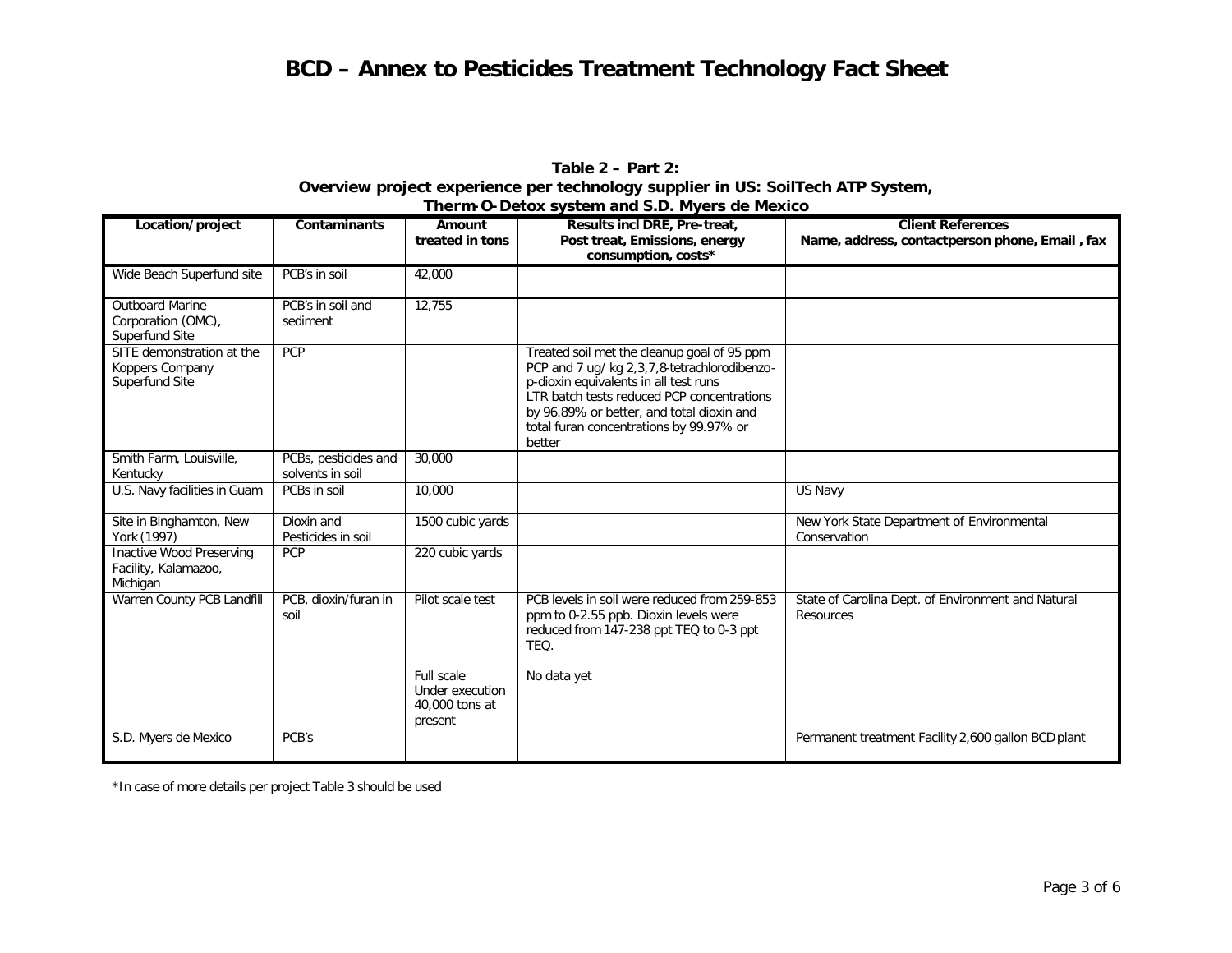| Locat<br>project                                               | Pre-treat<br>mg/kg                                                                     | Post-treat<br>mg/kg                                                                                                                                    | <b>DRE's</b>                                                                                                                                                                                                   | <b>Emissions</b><br>1. Air (HCL, Diox/furans etc)<br>2. Water.<br>3. Waste (slags)                                                                                                 | Energy<br>Cons-<br>umption. | Costs(Capital,<br>operating costs)                                           | Others,<br>remarks |
|----------------------------------------------------------------|----------------------------------------------------------------------------------------|--------------------------------------------------------------------------------------------------------------------------------------------------------|----------------------------------------------------------------------------------------------------------------------------------------------------------------------------------------------------------------|------------------------------------------------------------------------------------------------------------------------------------------------------------------------------------|-----------------------------|------------------------------------------------------------------------------|--------------------|
| Wide Beach Superfund<br>site                                   | 10 to 5,000<br>mg/kg<br>PCB                                                            | $< 0.5$ mg/kg                                                                                                                                          | <b>NR</b>                                                                                                                                                                                                      | PCB's 1x10-5 (Requir. 3.3x10-5) lb/hr<br>PEG 4.0x10-5 (Requir. 4.16x10-5 lb/hr<br>Particulates 0.04 (Requir 0.05gr/dscf)                                                           |                             |                                                                              |                    |
| <b>Outboard Marine</b><br>Corporation (OMC),<br>Superfund Site | Soil and<br>sediment<br>2,400 to<br>23,000 mg/kg<br><b>PCBs</b>                        | Soil and sediment<br>0.4 mg/kg to $8.9$<br>mg/kg<br>PCB's                                                                                              | soil and sediment:<br>average PCB removal<br>efficiency of 99.98%<br>most samples less than 2<br>mg/kg                                                                                                         | Regulatory Requirements Air - PCBs:<br>Destruction and Removal Efficiency<br>(DRE) of 99.9999%, Dioxins/Furans:<br>30 ng/dscm met for dioxins/furans<br>after system modifications |                             | 109 US /t + 900.000 US<br>costs before treatment<br>(incl. mobilisation etc) |                    |
| SITE demonstration at<br>the Koppers Company<br>Superfund Site | OCDD and total<br><b>HpCDD 15000</b><br>mg/kg and<br>2000 mg/kg<br>resp. $(1)$         | PCP's 0.14 - 1.06<br>mg/kg (0.49mg/kg<br>average); OCDD<br>and total HpCDD<br>concentrations to<br>below detection<br>limits (approx. 20<br>mg/kg) (1) | PCP>8000 mg/kg and<br>lesser concentration of<br>dioxins and furans in the<br>soil.(1)<br>Removal efficiencies of<br>99.97% or better for<br>PCP and 99.56% or<br>better for total dioxins<br>and total furans |                                                                                                                                                                                    |                             |                                                                              |                    |
| Smith Farm, Louisville,<br>Kentucky                            |                                                                                        |                                                                                                                                                        |                                                                                                                                                                                                                |                                                                                                                                                                                    |                             |                                                                              |                    |
| U.S. Navy facilities, Guam                                     |                                                                                        |                                                                                                                                                        |                                                                                                                                                                                                                |                                                                                                                                                                                    |                             |                                                                              |                    |
| Binghamton, New York                                           |                                                                                        |                                                                                                                                                        |                                                                                                                                                                                                                |                                                                                                                                                                                    |                             |                                                                              |                    |
| Warren County PCB<br>Landfill                                  | PCB levels in<br>soil from 259-<br>853 ppm<br>Dioxin levels<br>from 147-238<br>ppt TEQ | PCB 0-2.55 ppb<br>Dioxin 0-3 ppt<br><b>TEO</b>                                                                                                         |                                                                                                                                                                                                                | Air emission standards (a the property<br>line) of 8x10-4 ug/dscm for PCBs and<br>5x10-8 ug/dsm for dioxins were met                                                               |                             |                                                                              |                    |
| S.D. Myers de Mexico                                           | Up to 100%<br>PCB                                                                      |                                                                                                                                                        |                                                                                                                                                                                                                |                                                                                                                                                                                    |                             |                                                                              |                    |

### **Table 3: Overview detailed project information per project – Project name (from Table 2):**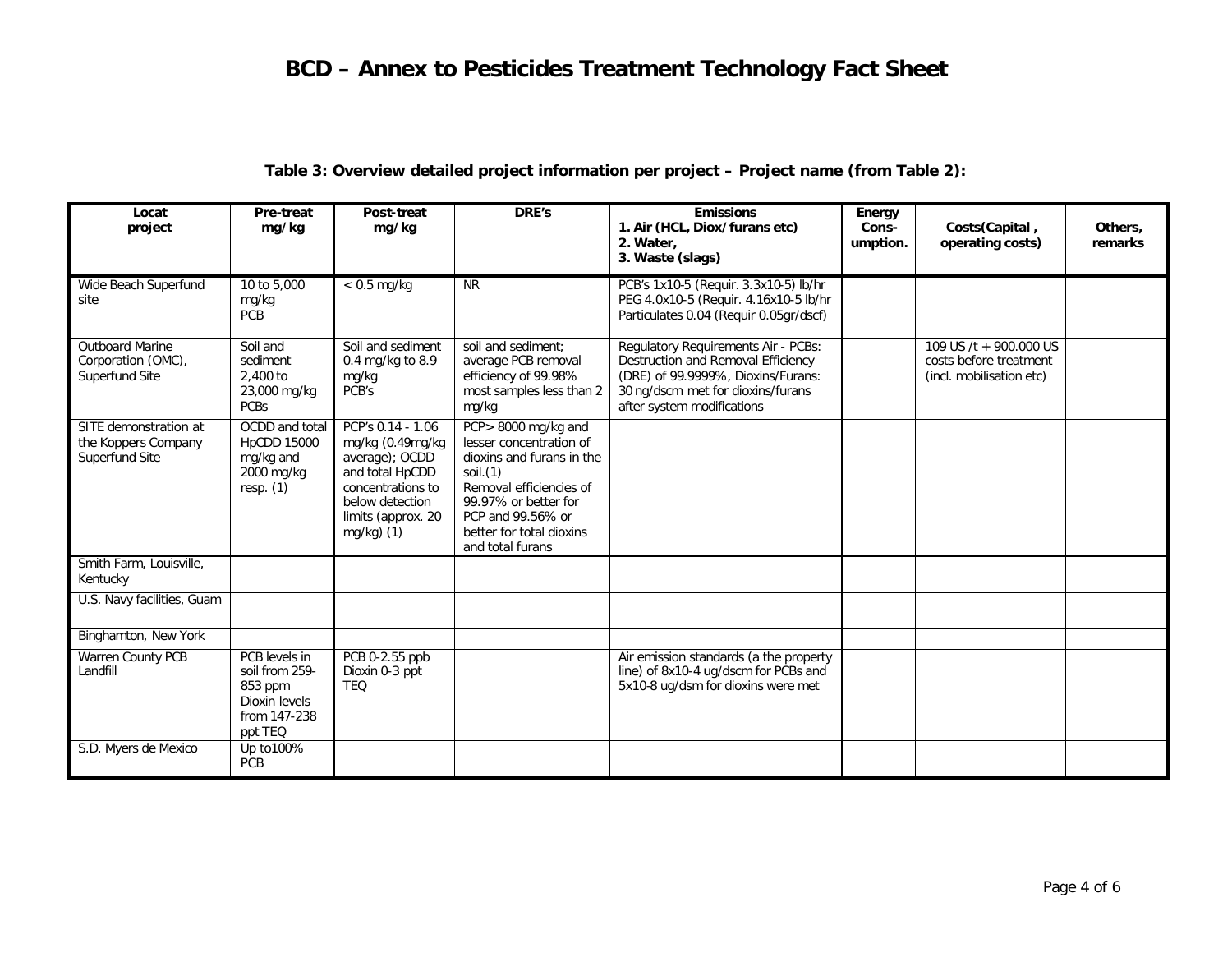|                                                                               |                            | <b>HCH Store Emissions</b>                     |        |                                                |                                                | <b>Process Plant Emissions</b> |                |                                                |                      |
|-------------------------------------------------------------------------------|----------------------------|------------------------------------------------|--------|------------------------------------------------|------------------------------------------------|--------------------------------|----------------|------------------------------------------------|----------------------|
|                                                                               |                            | <b>HCH Concentration</b><br>mg/Nm <sup>3</sup> |        | <b>TCB Concentration</b><br>mg/Nm <sup>3</sup> | <b>HCH Concentration</b><br>mg/Nm <sup>3</sup> |                                |                | <b>TCB Concentration</b><br>mg/Nm <sup>3</sup> | Number of<br>samples |
|                                                                               | Medium                     | <b>Maximum</b>                                 | Medium | <b>Maximum</b>                                 | Medium                                         | <b>Maximum</b>                 | Medium         | <b>Maximum</b>                                 |                      |
| 1999                                                                          | N.D.                       | N.D.                                           | N.D.   | N.D.                                           | N.D.                                           | N.D.                           | 2,5            | 5,1                                            | 6                    |
| July                                                                          | N.D.                       | N.D.                                           | N.D.   | N.D.                                           | N.D.                                           | N.D.                           | 4,5            | 8,9                                            | 42                   |
| August                                                                        | N.D.                       | N.D.                                           | N.D.   | N.D.                                           | N.D.                                           | N.D.                           | N.D.           |                                                | 44                   |
| September                                                                     | N.D.                       | N.D.                                           | N.D.   | N.D.                                           | N.D.                                           | N.D.                           | N.D.           |                                                | 42                   |
| October                                                                       | N.D.                       | N.D.                                           | N.D.   | 1,3                                            | N.D.                                           | N.D.                           | < 1            | 5,0                                            | 38                   |
| November                                                                      | N.D.                       | N.D.                                           | N.D.   | N.D2, 3.                                       | N.D.                                           | N.D.                           | 1,5            | 8,7                                            | 42                   |
| December                                                                      | N.D.                       | N.D.                                           | N.D.   | 1,1                                            | N.D.                                           | N.D.                           | N.D.           | 1,0                                            | 28                   |
| January 2000                                                                  | N.D.                       | N.D.                                           | N.D.   | 2,5                                            | N.D.                                           | N.D.                           | N.D.           | 2,4                                            | 40                   |
| February                                                                      | N.D.                       | N.D.                                           | < 1    | 2,0                                            | N.D.                                           | N.D.                           | $\mathbf{1}$   | 3,0                                            | 42                   |
| March                                                                         | N.D.                       | N.D.                                           | 1,8    | 3,6                                            | N.D.                                           | N.D.                           | $\overline{2}$ | 3,8                                            | 46                   |
| April                                                                         | N.D.                       | N.D.                                           | < 1    | 1,9                                            | N.D.                                           | N.D.                           | 1,2            | 2,0                                            | 16                   |
| May                                                                           | N.D.                       | N.D.                                           | N.D.   | 1,4                                            | N.D.                                           | N.D.                           | 1,1            | 1,2                                            | 6                    |
| June                                                                          | N.D.                       | N.D.                                           | 1,5    | 1,8                                            | N.D.                                           | N.D.                           | 1,2            | 1,3                                            | $\overline{4}$       |
| July                                                                          | N.D.                       | N.D.                                           | 1,1    | 1,2                                            | N.D.                                           | N.D.                           | 1.9            | 2,7                                            | $\overline{4}$       |
| August                                                                        | Plant stop for maintenance |                                                |        |                                                |                                                |                                |                |                                                |                      |
| September                                                                     | N.D.                       | N.D.                                           | 1,3    | 1,5                                            | N.D.                                           | N.D.                           | 1,5            | 1,5                                            | $\overline{4}$       |
| October                                                                       | N.D.                       | N.D.                                           | 0,7    | 1,3                                            | N.D.                                           | N.D.                           | 0,7            | 1,4                                            | $\overline{4}$       |
| November                                                                      | N.D.                       | N.D.                                           | 1,4    | 2,4                                            | N.D.                                           | N.D.                           | 0,7            | 1,1                                            | 6                    |
| December                                                                      | N.D.                       | N.D.                                           | 1,8    | 1,9                                            | N.D.                                           | N.D.                           | 3,7            | 5,9                                            | $\overline{4}$       |
| January 2001                                                                  | N.D.                       | N.D.                                           | 0,7    | 1.4                                            | N.D.                                           | N.D.                           | 1,7            | $\overline{2}$                                 | $\overline{4}$       |
| February                                                                      | N.D.                       | N.D.                                           | 1,2    | 2,4                                            | N.D.                                           | N.D.                           | 1,2            | 2,3                                            | $\overline{4}$       |
|                                                                               |                            |                                                |        |                                                |                                                |                                |                |                                                | 426                  |
| Emission limits for TCB = 20 mg/Nm <sup>3</sup> ; HCH = 20 mg/Nm <sup>3</sup> |                            |                                                |        |                                                |                                                |                                |                |                                                |                      |

### **Table 4: Emissions Summary, BCD Plant in Basque Country, June 1999 – February 2001 (4)**